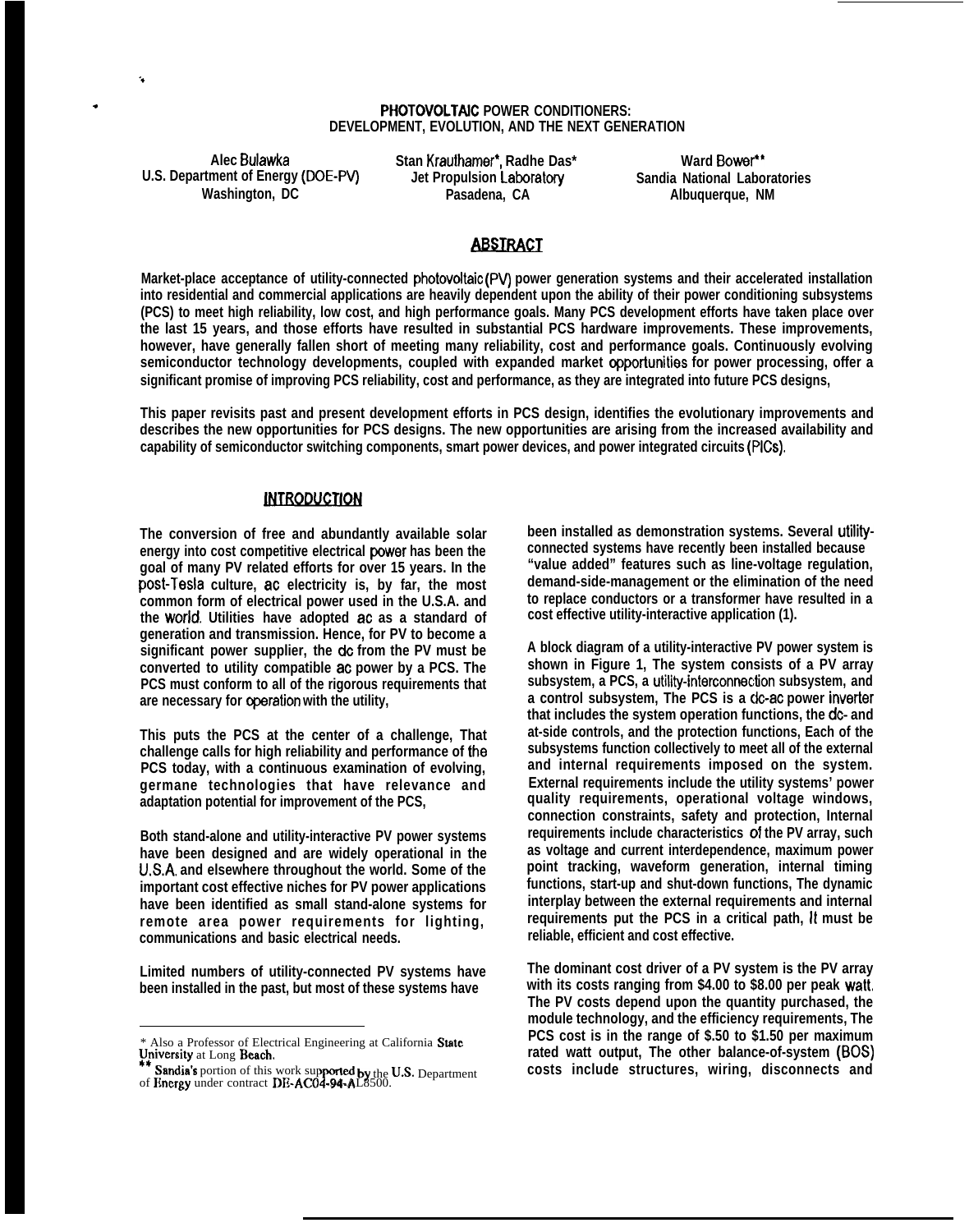protection. Their collective costs range from \$1,00 to \$4.00 per watt, again depending upon system size, voltage ratings, structure requirements, and system design. With the PCS in a critical path that directly impacts the size of the array, BOS costs, and the delivered cost of power, it is obvious that improvements in PCS performance can have a positive leveraging effect on total system size and cost.

This paper focuses on the utility-interactive PCS for PV applications. It summarizes development and evolution of PCS designs, and gives insights into the opportunities for design and development of the next generation of PCS hardware for PV applications,



Figure 1. Block Diagram of a Utility-Interactive W Power Systrem

## EVOLUTIONARY DEVELOPMENT OF THE PCS

A multi-pronged approach was taken by the Us. Department of Energy (DOE) to accommodate three potential market sectors for PV applications. Pcs hardware was developed for PV applications for singlephase and three-phase utility connections, PCS units for residential PV systems in the output range of 1-10 kW, intermediate PV systems in the 15-300 kW range, and central station PV in the 0.3 - 5 MW range were investigated (2,3,4,5,6,7,8), Utility-interactive PCS hardware designs were also evaluated with regard to their performance and cost in PV applications,

The initial cost and efficiency goals set forth in the DOE 5year PV R&D plan, for PCS hardware, are shown in Table 1, The goals and the values typically attained by installed hardware are given for comparison. Table 1 clearly shows that existing PCS technology did not meet the U.S. DOE cost and performance goals.

There have been many new advances in semiconductor technologies such as PIC and smart power components that are applicable in PCS hardware, These components will improve performance and reduce costs of the PCS, but further studies to determine the technical and economic viability of PCS designs that could incorporate these new, high performance semiconductor devices are required. The smart power concept refers to the integration of power switches, control functions, protection and sensing functions into one package,

| Size<br>In KW | Efficiency<br>Goal | Efficiency<br>Attained | Cost<br>Goal<br><b>S/W</b> | Cost<br><b>Attained!</b><br>SW |
|---------------|--------------------|------------------------|----------------------------|--------------------------------|
| $1-10$        | 95%                | 85-93%                 | 3.30                       | \$.85<br>1.50                  |
| 15-300        | 96%                | 92-95%                 | \$12                       | \$.75<br>1.25                  |
| 300-5000      | 98%                | 93.97%                 | \$08                       | \$.65<br>1.00                  |

Table 1. Commercially Available PCS Goals and Attained Costs and Performances.

Close cooperation among users and developers of both new semiconductor technologies and PCS hardware for all applications has been initiated. The DOE/PV division. " Sandia National Laboratories (SNL), Jet Propulsion Laboratory (JPL), the Electric Power Research Institute (EPRI), the private sector of industry, universities, and utilities have begun to work together in program planning, advanced design conceptualization, hardware fabrication, and evaluation of new PCS designs that will enable PV systems to be more competitive with conventional electrical generation methods. Two workshops have been held, These workshops have been instrumental in bringing important and active players together, A continuation of the government-industry partnership in R&D of PV systems and applications, to keep the U.S.A. competitive in world markets, is planned.

The development and the evolution of PCS hardware follows as a discussion of the three size categories, The discussion is categorized into residential-, intermediate-, and central station- sizes. Further discussion and applications analysis brings the reader up to date with suggestions for incorporating new semiconductor technologies into the PCS design.

### Residential PCS Systems ".

Various PCS topologies for residential applications are available today, and there likely will be new topologies, such as resonant inverters, emerging in future designs. Only one inverter configuration is given here as an example, but other topologies are discussed in many publications (4.5). Figure 2 shows a transistorized, singlebridge inverter used in an early PCS design,

Single-phase, residential-size (1-10 kW) PCS units developed in the 1976 to 1984 time frame used hundreds of discrete components in their circuits for control and drive functions. They used power transistors and silicon controlled rectifiers (SCRs) for the power switching elements. Some designs were modifications of frequency converters, uninterruptible power supplies, or adjustable speed drives for ac motors. A few models were designed specifically for PV applications. The designs included linecommutated and self-commutated inverters. Algorithms and controls included maximum power point trackers,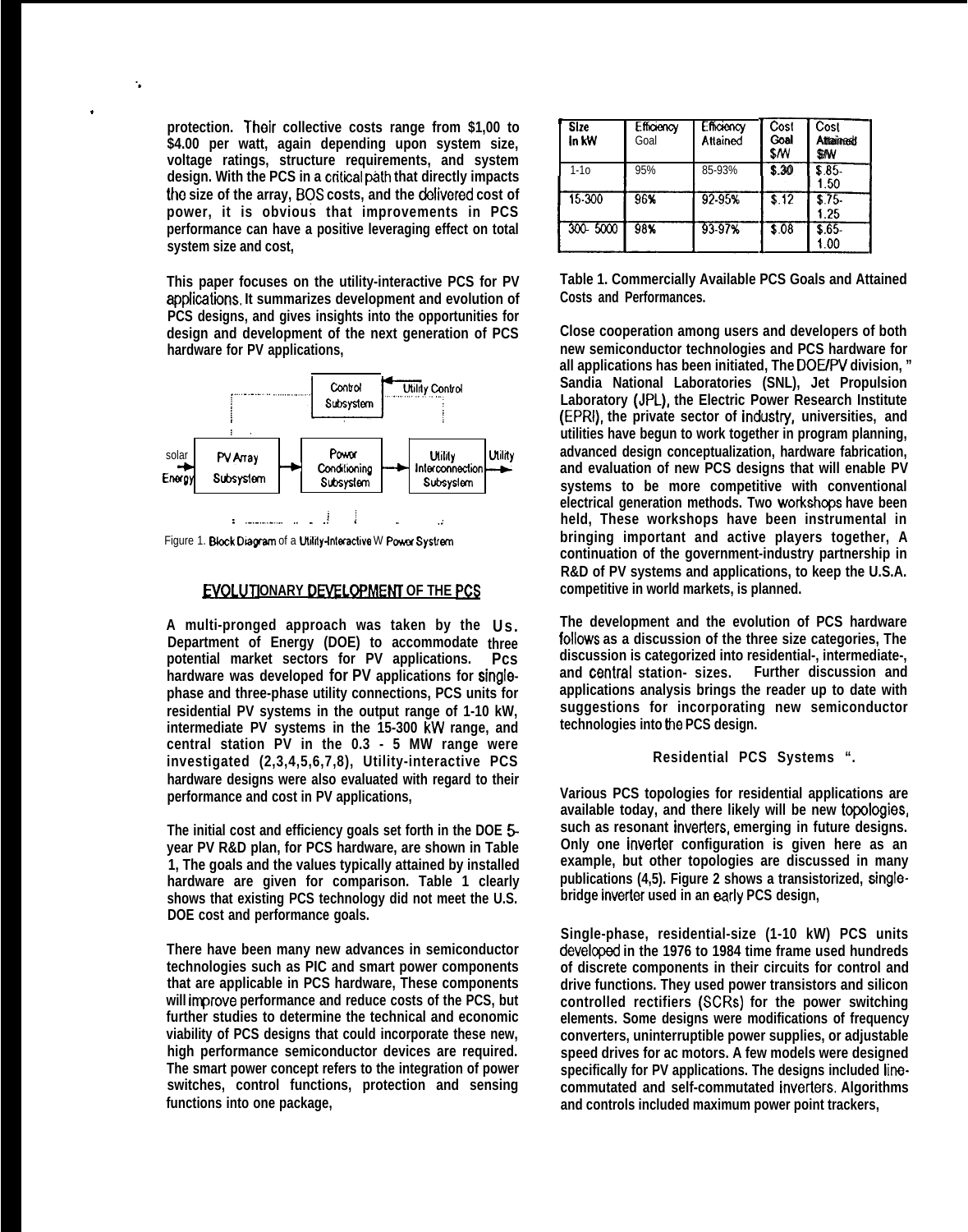

**Figure 2.** Single-Phase Transistor Bridge Inverter

**over- and under-voltage trips, over- and under-frequency trips, wake up and shut down functions, and methods to** detect and prevent "islanding". "Islanding" may occur **when the utility grid is disconnected from local 'island' loads that remain energized by PV systems that do not detect the island and do not disconnect from the load.**

**The wave shaping methodologies used to create the sinusoidal output of the PCS included stored pulse pattern, pulse-width-modulation (PWM), and 'bang-bang' or hysteresis type controls using stored or reference wave forms. Voltage-sourced and current-sourced designs were used. PCS designs with and without transformers were developed, as were uni-polar and hi-polar (centertapped) ck input circuit configurations,**

**Tcday's single-phase PCS technology has evolved from using hundreds of discrete components to designs using fewer discrete components controlled by microprocessors or application specific integrated circuits (ASiCs). The designs have generally converged on a PWM waveform synthesis with current-sourced controi methodologies. Power switches used today include insulated-gatebipolar-transistors (iGBT) and power metai-oxidesemiconductor field-effect-transistors (MOSFET). Transformer isolation, when used, is high-frequency-link or line-frequency types, Operating performance and costs attained are shown in Table 1,**

**Residential-size PCS technology has continued to advance in recent years due, in part, to DOE PV program supporl, Other efforts from EPRI, universities, private industry, and other government agency support has also** added to the advancement, In addition, other sectors of **the electronics industry have doveloped and evolved components, such as ASICS, PICS, and new integrated circuits (ICS) that have been used in and improved PCS design further,**

**Substantial operating experience of residential-size PCS hardware in PV applications has been acquired, and the issues associated with today's PCS cost, performance, safety, and utility integration have been identified. The** **original cost and performance goals still have not been met. Issues such as hardware certification, needed for** meeting safety codes, have arisen, and are currently **being addressed with the PCS manufacturers.**

#### **intermediate-Size PCS Systems**

**Development of medium-size (20 kW-200 kw) PCSS is important because they are a convenient size to be used independently or as building blocks for larger systems. A single PCS, or multiple PCS's clf this size operating in parallel, can provide power at commercial complexes or industrial plants.**

**Eariy three-phase intermediate-size (20-200 kw) PCSS available in the United States reflected designs that were doveioped 10 or more years eariier for industrial applications, such as motor speed controls and uninterruptible power supplies. These designs were highly material-mtensive rather than process-fntensive. Process intensive generally refers to the use of** semiconductors to replace heavy magnetic and capacitor<br>functions. There were basically two types of **intermediate-size PCSS that were commercially marketed for PV applications. The first type was primarily a rnodfied, uninterruptible power supply. It was a selfcommutated PCS that provided high quality power. The second type was a line-commutated PCS, The linecommutated PCS required substantial filtering to provide the equivalent hamncmic and VAR performance of selfcommutated s stems . The eady designs used SCRS, large or para YIel transistors, and gate-turn-off (GTO) devices for power switches.**

**There were approximately twenty-five different design concepts in the intermediate-size PCS development program. Somo were only conceptual designs, but a few were pursued to hardware phases, and purchased for use** in individual PV system experiments. There was a major **difference from the residential PCS prcgram where some units were developed, frcm concept to working prototype, exclusively for PV, Most availabie intermediate-size hardware evolved from other power electronic applications, Consequently they generally did not meet price and performance goals for Fh/ applications,**

**Design studies were funded during the mid 1980s to identify new and innovative approaches for PCS hardware. U.S.A. manufacturers' such as GE, Westinghouse, UTC, Garrett, Helionetics, Gould, Firing** Circuits, Omnion, UPG, and Abacus participated. Three **universities and one laboratory (Caltech, Cal Poly at San Luis Obispo, MIT and JPL) also participated. Many promising designs were evaluated, but few were ever built. The key result of the design studies was that eight different designs were found capable of meeting or exceeding the cost and performance goals of \$.201watt and 96°A efficiency, Both cost and efficiency were estimated with respect to site-specific utility electrical service. Only four of the above manufacturers remain to supply intermediate-size hardware for PV applications today.**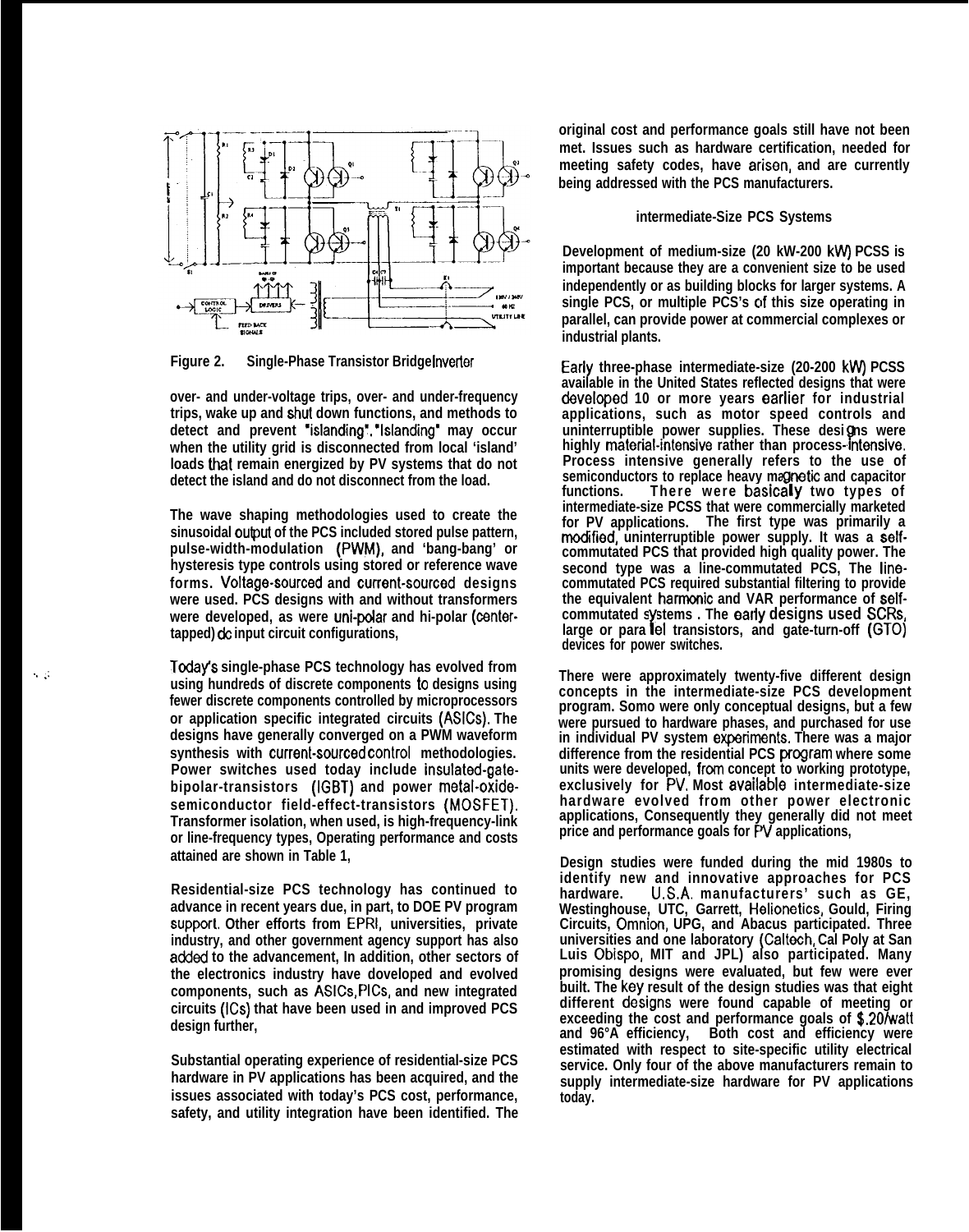**Today's three-phase intermediate-size PCS technology has evolved from using mostly discrete components to using a blend of discrete circuits controlled by micrqmcmssors and ASiCs. The dosigns have generally converged on a PWM waveform synthesis with various feedback methods, and current-sourced controi methodologies, Both transformer isoiation and transformoriess designs are used, Operating effienoies** of today's Intermediate size PCS hardware range from **89% to 96% depending lpon operating voltages of the**

".

**sector have not been fully mot. Continuing efforts, over a period of about two decades, brought the performance of central station PCS designs closer to the goal as compared with the other two sectors. As a resuit, the central station W power source is cioser to utility. interactive acceptance today.. Continuing PCS** development is still needed.

**The DOE efforts in central station PV PCS development, as of late, have beon practically eliminated because the**





application and power levels. The power switches used **are generally IGBTs. Single unit costs of today's intermediate-size PCSS range from \$0.65 to \$1.20 per peak watt depending upbn manufacturer, maximum power rating, and options.**

**The circuit of Figure 3 is presented as an example of an intermediate-size PCS design. This topology shows a puise-width-modulated, six-pulse inverter using transistor switches. The transistor-based systems offered improved** power quality and control compared with their **SCR** counterparts, but costs were higher.

#### **Centrai Station PCS Systems**

**Meeting DOE goais of cost and pedonnanca for central** station-size systems required novel and innovative **designs that incorporated the new and advanced power semiccmductors. Cost and efficiency were projected for GE, Westinghouse and United Technologies Corporaticm PCS designs (2,8). The cost and efficiency of prototypes and production hardware of iarge, state-of-tbart PCSS were projected (8). Figure 4 shows a twelve-puise, selfcommutated, 600-kW thyristor inverter topology, as an example. Two of these Heiionetjcs units were pfaced in operation at the Lugo installation in Hesperia (2,8), The Sacramento Municipal Utility District (SMUD) installed two PV systems using a 1-MW, line-commutated PCS designed b Omnion Power Engineering, and a 1-MW, set F commutated GTO PCS designed by Toshiba (8).** 

**Again, the DOE performance and cost goais for this**



**Figure 4. Twelve-Pulse, 500-kW, 3-phase inverter.** 

**generated power costs for the PV system are not competitive with conventional powor generation costs today,**

#### **CURRENT STATUS AND ACTIVITIES**

**PV** power appositions are currently concentrated in **small stand-alone PV systems or intermediate- and** residential-size utility-interactive systems. Consequenty, **tho development of low cost, highly efficient and relieb e/' PCSs in the smali to medium lwwer range is a focal point for assuring the viabiiity of PV systems as an alternative energy source. Cument efforts m utiiity-interactive B(X5 dwell on development of residential- and intermediatesize PCS hardware.**

**PCS technology is the key iink in a utiiity-interactive W/ system and because of its critical role, it is often**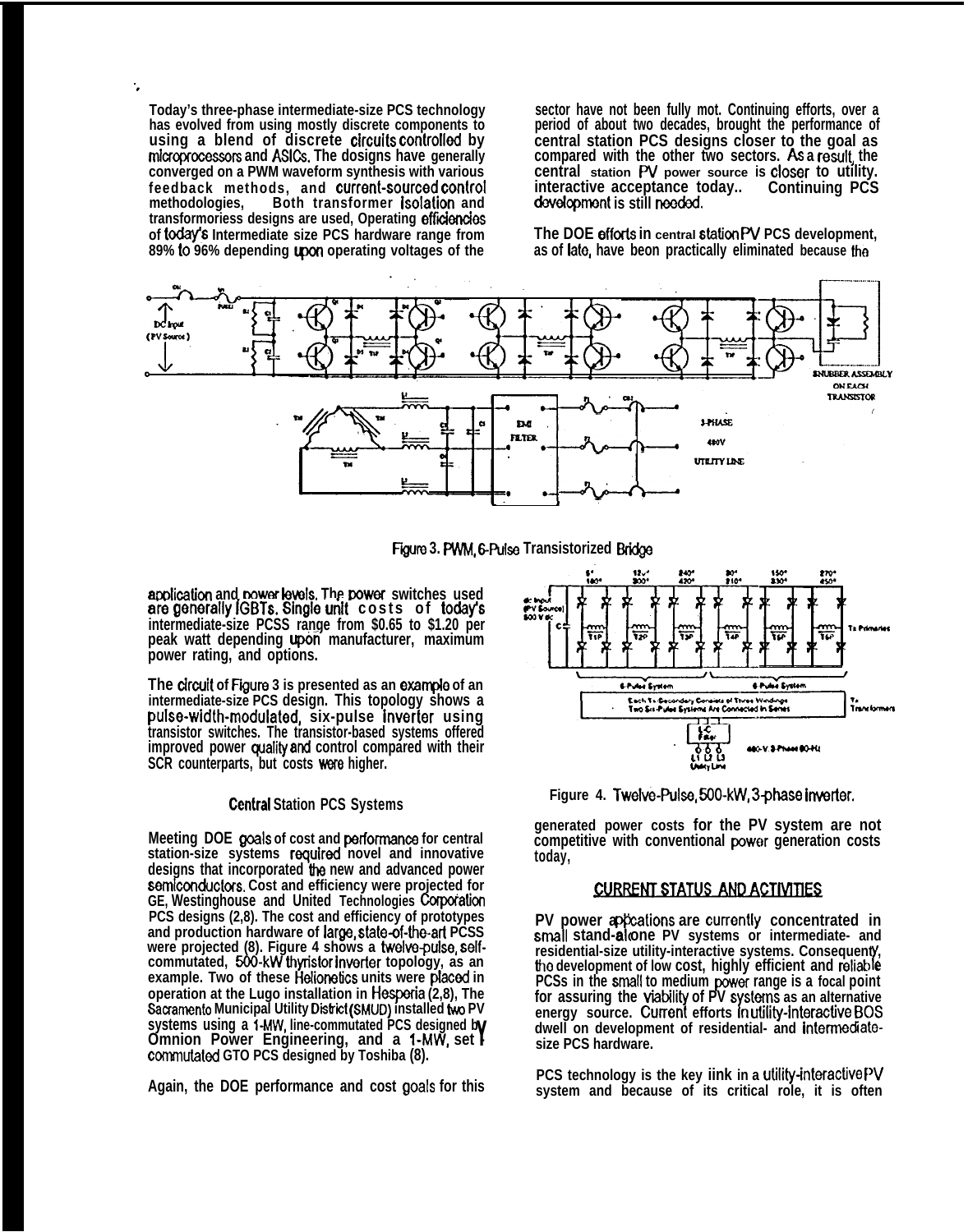**described as the weak link. Some designs still use hundreds of discrete parts with virtually no mass** production, quality control, or industry standardization, **Some new electronic component technologies have advanced to the point where they could improve efficiency and reliability of PCSs. technologies include PICS, smart power, ASiCs, novel integrated circuit (iC) architecture, and improved** Some new semiconductor **devices have matured to the point of being available offthe-shelf, however, only a few components are currently available for PCS applications,**

.

. ",

> **Smart power development in the U.S.A. and in other countries, today, are diverse and target the lucrative automotive and motor control industries. Many of the smart power devices being developed for these industries could be applied to PCSS. The full impact of using this promising technology on PCS systems is not fully known at this time, but assessment of the impacts of using smart power in the PCS for the PV system are planned by DOE, SNL and JPL,**

> **A source of present-day DOE funding opportunities include the Small Business Innovative Research (SBIR) program, Modular power processing hardware for PV applications is an objective of this effort. There is a need for modular and manufacturable PCS hardware that is a multipurpose electronic converter with code-certifiable solid state ac and dc interfaces and control circuits. Larger modular sizes (50-250 kw) are needed for PV operation in conjunction with batteries, diesel generators, and fuel cells for applications such as rural stand-alone plants and village power applications. The use of state-of-the-art technology such as ASiCs, PLAs, and microprocessors is encouraged to promote modular designs that can use advanced automated manufacturing processes,**

> **Smaller (50-250W) PV module PCSS that operate as an integral part of available PV modules and provide an output of 110 V at 60 Hz of utility quality power are currently being deveioped. Commercialization of this development could revolutionize the PV industry by providing an "ac PV module' that has built-in maximum power point tracking and ac safety interface functions. It could essentially be an ac appliance that supplies power, and would avoid the do-side issues of array mismatching, array utilization, and shadowing. Utility-side connections wouid still have to meet applicable codes but the interface would be easier with proven devices.**

> **As part of the National Photovoltaic Program's Balanceof-System Initiative, DOE, through SNL'S PV Systems Applications Department is funding an effort to determine the status of smart power and PIC technologies, This effort is intended to provide literature research and a tabulation of available new smart power components and PIC technologies that are applicable to PV systems and the associated PCSS,**

> **A smart power workshop was an important part of this effort, It provided an opportunity for the component manufacturers and the BOS manufacturers to interact**

with each other, and to learn about the needs, **capabilities and Imitations of each discipline. It also provided a forum for dissemination of information and comparison of notes in the development of the emerging smart power technology. Preliminary feecback indicated** that PCS manufacturers were interested in intpoating<br>this new PIC technology into their products. Applications<br>. **in the automotive industry and ac motor control couid become near-term, significant markets for smart power, and the resulting mass produced, iow cost components could be adapted to PV applications.**

**The first workshop on smart power was held at the California institute of Technology (Caltach) on May 20,** 1987 (9). Many resentations were made to cover both **technology and applications, The workshop concluded that no real technical barrier existed that would prevent the application of smart power concepts to PV-specific systems, in addition, solutions to current reliability problems that constrain PV systems operations today may be evolved by using smart power.**

**Much development had occurred in PIC and smart power devices and their applications since the first workshop. Therefore, a second workshop was held on December 8- 9, 1993, at Caltech (10). Sponsors included (DOE-PV), (SNL), National Renewable Energy Laboratory (NREL, Interagency Advanced Power Group (IAPG), (EPRI), Power Electronics Applications Center (PEAC), and (JPL). High caliber smart power manufacturers not only participated in this highly advertised, high quality workshop , but demonstrated their enthusiasm and commitment to PV PCS developments as well.**

**The results of this workshop were fourfold. First, the workshop provided an understanding of the current state-of-the-art of smart power and PIC technology. Second, the strengths and technological barriers of PIC technology were identified. Third, usage of PIC technology in various PV appiicaticms was identified. Fourth, programmatic steps to further the uses of the smart power technology were identifif)d, These are: (1) davelop a plan to transfer smart power/PIC technology** from smart power industry to PV PCS industry. (2) **develop R & D program to identify smart power/PIC devices for integration into PV PCS units, (3) establish and maintain a current database** on **smart power/PIC hardware, (4 plan and organize a workshop on smart power in 199, and (5) monitor the development of a & small 115V AC (50W or less) modular inverter adaptabie to PV modules, under SBIR and other programs.**

**The papers and presentations identified smart power circuit topologies and their impact on performance and cost in terrestrial, space and defense systems. A PiC and smart power market was scoped out, and technological barriers and challenges were analyzed. Papers that discussed the dynamics of the evolution of the PCS design in PV systems were presented (11), it was generally agreed that, while many issues that were identified in the first workshop remained unchanged, resolution of some important issuas, such as better voltage isolation, was encouraging.**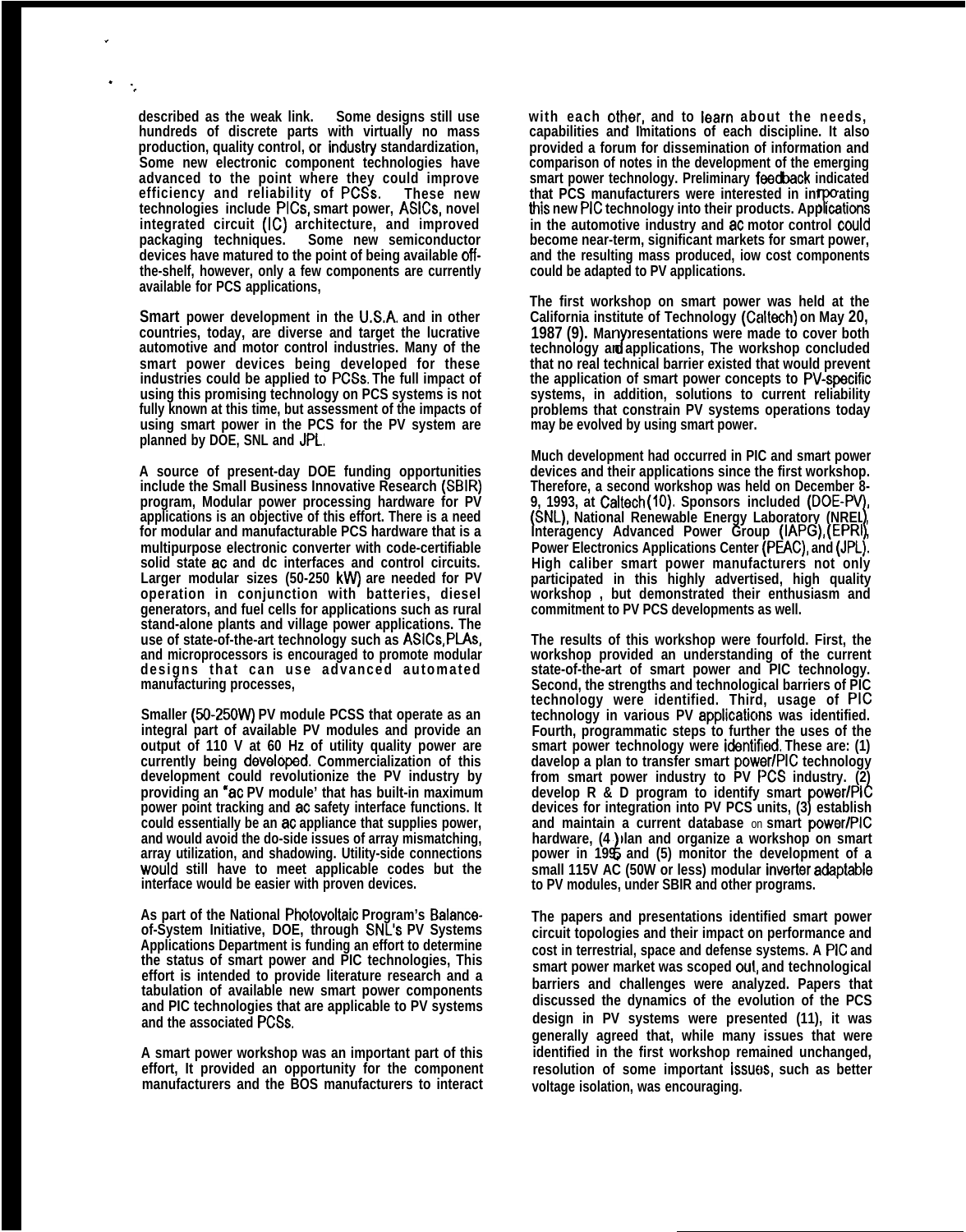## NEXT **GENERATION DEVELOPMENTS**

.

**The new revolution in smart power or PICS offers renewed opportunities for increased reliability and efficiency, and reduced cost of PCSS, The ASIC is also one of the latest innovations in electronic power control Further applications of these new technologies in PV PCS controls will advance the** controllability, with improvements in speed of response, **accuracy, reliability and fault monitoring, while at the same time realizing a long-term reduction in cost. Steps involved in the implementation of smart power technology include: selection of switching devices, analog and digital signal processing, signal isolation,** current and temperature sensing, and obtaining chip **size magnetics and capacitances. Monolithic IC circuitry incorporating power switches and hybrid packaging would improve the ruggedness of PCS hardware in the future.**

**A PCS effort that is tailor-made for smart power technology is one using an integrated, nearly rnonotithic, PCS to further the concept of an "ac PV module". The ac PV module idea Is being supported by funding from the Environmental Protection Agency (EPA), SBIR, and SNL, The ao PV module concept was discussed within the DOE PV program as early as 1975, but the necessary electronics was not of-age at that time. An "ac PV module' would facilitate expansion of installed PV systems and add new dimensions, The idea here is to use a hybridized PCS integrated with smart power mcdule on the panel itself for AC or DC output.**

A combination of high **voltage** and high frequency **operation in smart power designs permits the use of digital control such as PWM, resulting in high efficiency designs, Efficiencies of up to 95 percent and substantial** reductions in volume and weight are obtainable. Smart **power implementation could enhance the reliability of a PCS because of dramatic reduction in the number of discrete parts. Reduced number of interconnections also enhances the reliability, Smaller size, no external parts, higher operating frequency, better feedback and lower production cost, enhances smart power and PIC implementation in PCS designs.**

### **Technology Barriers**

**Isolation between high-voltage devices and low-voltage circuits is a limitation within PIC and smart power devices today, A concerted and dedicated developmental effort is expected to resolve the barrier in the near future. Development of devices and associated fabrication processes that produce high-voltage, high-current PICS at reasonable cost will be essential to accelerate the widespread use of the technology,**

**In order to achieve higher efficiency for high-voltage, high-current devices, the on-state losses and switching losses will have to be reduced, Improved device designs and fabrication processes to yield lower on-resistance and reduce chip size are needed.**

**The cost of implementing smart power technology, at its current cost, in small quantities, is significantly higher than using readily available discrete components. The initial benefit is in system retiablity. The cost of smart power will go down with higher volume production, in synergism with automotive and motor drive applications, Ultimately, everyone will benefit through economies of scale.**

## <u>CONCLUSIONS</u>

**The evolution of PCS hardware for PV systems (residential-, intermediate-, and central station- sizes) was reviewed. The residential- and intermediate- size PCS hardware has evolved from modified industrial process hardware, such as uninterruptible power supplies and motor drives to mostly well designed electronic PCSS. These PCSS use microprocessors, ASICS, PLAs and specialized ICS for their controls and drive circuits. The residential- and intermediate-size PCS design has converged to PWM topologies using either power MOSFETS or IGBTs as power switches.**

**The central station PCS is typically a custom design for a specific application today, and generally could easily incorporate new control devices. Central station size PCS hardware will generally use either SCRS or GTOS for their switches.**

**Many developments and new applications in PICS and smart power devices have taken iace since the first** smart power workshop in 1987. T ie second workshop **provided additional impetus in addressing remaining difficulties and to steering this technology towards expanded use in various power systems with low, medium and high voltage and current ratings. A ! overnment-industry-university partnership is also unctioning to achieve this goal. Periodic rnformation exchanges through future workshops and publications** will be helpful in extending and utilizing the merits of **PICs**.

A low-power PV system can use a highy integrated PCS such as in an AC PV module. The app lcations of smart **power technology in such PCS hardware could provide more cost effective, utility-interactive PV systems and help expand the PV utility-interacfwe market, world-wide.**

**Presently, smart power technology finds applications in computers, electrical appliances, instrumentation, brushless DC motors, stepper motors, automatic test equipment, avionics, printers, security systems, automobiles and telecommunications. Terrestrial, space, nilitary and aircraft power systems are finding increasing use of this technology as it matures and its vottage and current ratings increase. This expanding market could quickly include PV systems, battery chargers, AC motor drives, and PCSS.**

**Using smart power technology results in dramatic reduction in the number of discrete parts and interconnections. Consequently, the reliability increases.**